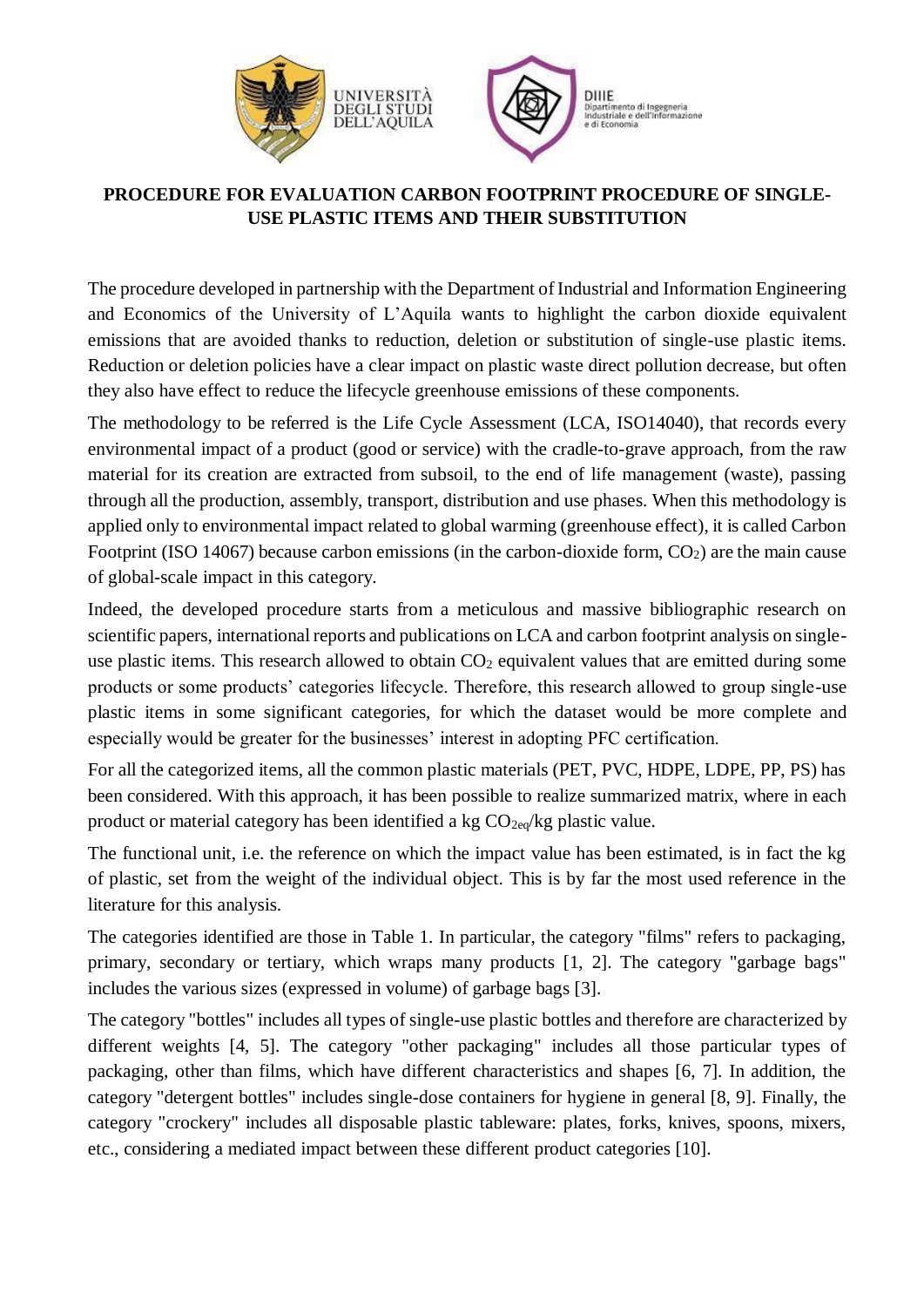

*Table 1: products' categories identified*

| <b>CATEGORIES</b>                   |
|-------------------------------------|
| Films                               |
| Garbage bags                        |
| <b>Bottles</b>                      |
| Other packaging                     |
| Detergent bottles                   |
| Other (general cases and packaging) |
| Crockery                            |

Some more general reports have also been identified [11, 12], which have made possible to develop the category defined as "other", which includes all the objects of the most various nature that can be considered disposable. In these reports, the  $CO<sub>2</sub>$  emissions related to plastic objects, in different materials, are estimated throughout the product lifecycle: starting from the extraction of petroleum products, to refining process to obtain plastic material, to processing in order to obtain finished products and the end of life, divided into "incineration", "recycling" and "landfill" [13]. The "use" phase is not considered, which has negligible impact compared to the others.

The conducted analysis has also allowed us to evaluate the parameters that most influence the values of equivalent greenhouse gas emissions of single-use plastic products [14]. Among these, the end-oflife management [15], the possible phases of raw materials transport, semi-finished and finished products [1, 16] and the energy mix of electricity production in the geographical context of reference [17] certainly have a strong impact.

The second phase of the assessment allows the analysis of the impact in terms of greenhouse gas emissions, also for the hypotheses of single-use plastics substitution. Three main scenarios have therefore been identified: a) use of products made of compostable plastic materials; (b) use of reusable objects several times; (c) permanent disposal of plastic products by the process reorganization. Only in the latter case, the benefit of  $CO<sub>2</sub>$  reduction is total.

In the other two cases, it is necessary to compare the  $CO<sub>2</sub>$  value estimated by the life cycle of the compostable plastic object and the multipurpose object with the value of the initial case, obtaining a net benefit [18, 19]. Therefore, the literature analysis on product categories has also been repeated considering biodegradable plastic materials (PLA, PHA, bio-PET, bio-PE, etc. [11, 20]), but also paper, tetrapak, kraftpaper and wood and objects in multi-use material (glass, aluminium) [21].

In this way, the benefit obtained from the replacement of single-use plastic objects and the difference in the carbon footprint with the considered hypotheses of substitution, is clear and allows to direct the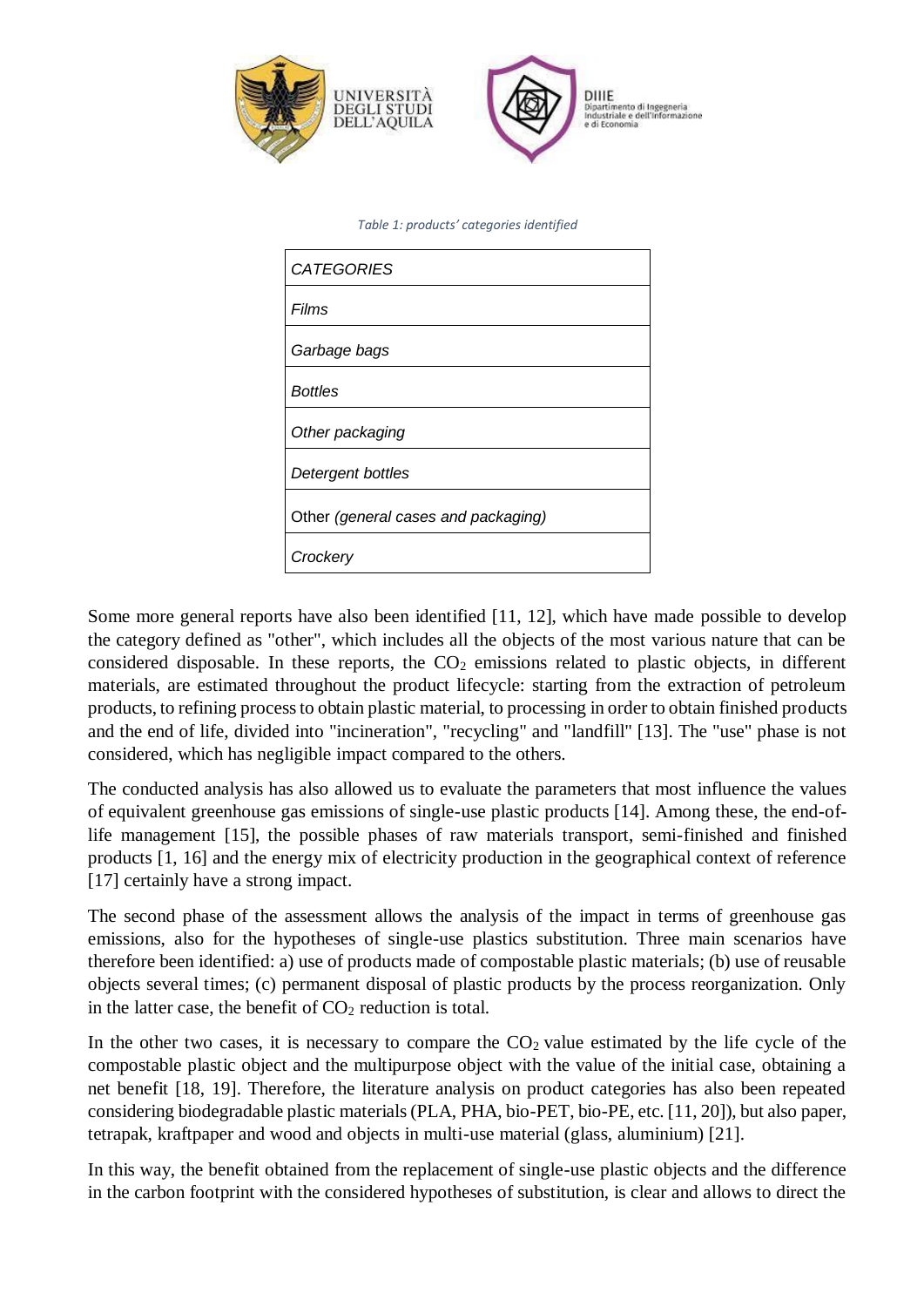

choice of replacement towards opportunities that further reduce the equivalent CO2 associated with the product chain (Figure 1). It is also appropriate to point out that, in the case of multi-use material, the impact is divided into the average number of times of item usage.



*Figure 1: Flowchart of the proposed procedure. In the left part, the section on impact assessment when single-use plastic objects are used, in the right part when these are replaced by compostable materials or multi-use objects. Input data from Plastic Assessment*

## **REFERENCES**

- 1. I. Blanco, C. Ingrao, V. Siracusa, Life-cycle assessment in the polymeric sector: A comprehensive review of application experiences on the Italian scale, Polymers (Basel). 12 (2020) 1–42. [https://doi.org/10.3390/POLYM12061212.](https://doi.org/10.3390/POLYM12061212)
- 2. H. Alhazmi, F.H. Almansour, Z. Aldhafeeri, Plastic waste management: A review of existing life cycle assessment studies, Sustain. 13 (2021) 1–21. [https://doi.org/10.3390/su13105340.](https://doi.org/10.3390/su13105340)
- 3. D. Civancik-Uslu, R. Puig, M. Hauschild, P. Fullana-i-Palmer: Life cycle assessment of carrier bags and development of a littering indicator, Science of the Total Environment 685 (2019) 621– 630.

[https://doi.org/10.1016/j.scitotenv.2019.05.372.](https://doi.org/10.1016/j.scitotenv.2019.05.372)

- 4. Plastic (PET) vs bioplastic (PLA) or refillable aluminium bottles What is the most sustainable choice for drinking water? A life-cycle (LCA) analysis. Elena Tamburini, Stefania Costa, Daniela Summa, Letizia Battistella, Elisa Anna Fano, Giuseppe Castaldelli Department of Life Sciences and Biotechnology, University of Ferrara, 44121, Ferrara, Italy
- 5. EXAMINING MATERIAL EVIDENCE THE CARBON FINGERPRINT Imperial Collage London - Voulvoulis N.(a), Kirkman R.(b), Giakoumis T.(a), Metivier P.(b), Kyle C.(b), Midgley V.(b)